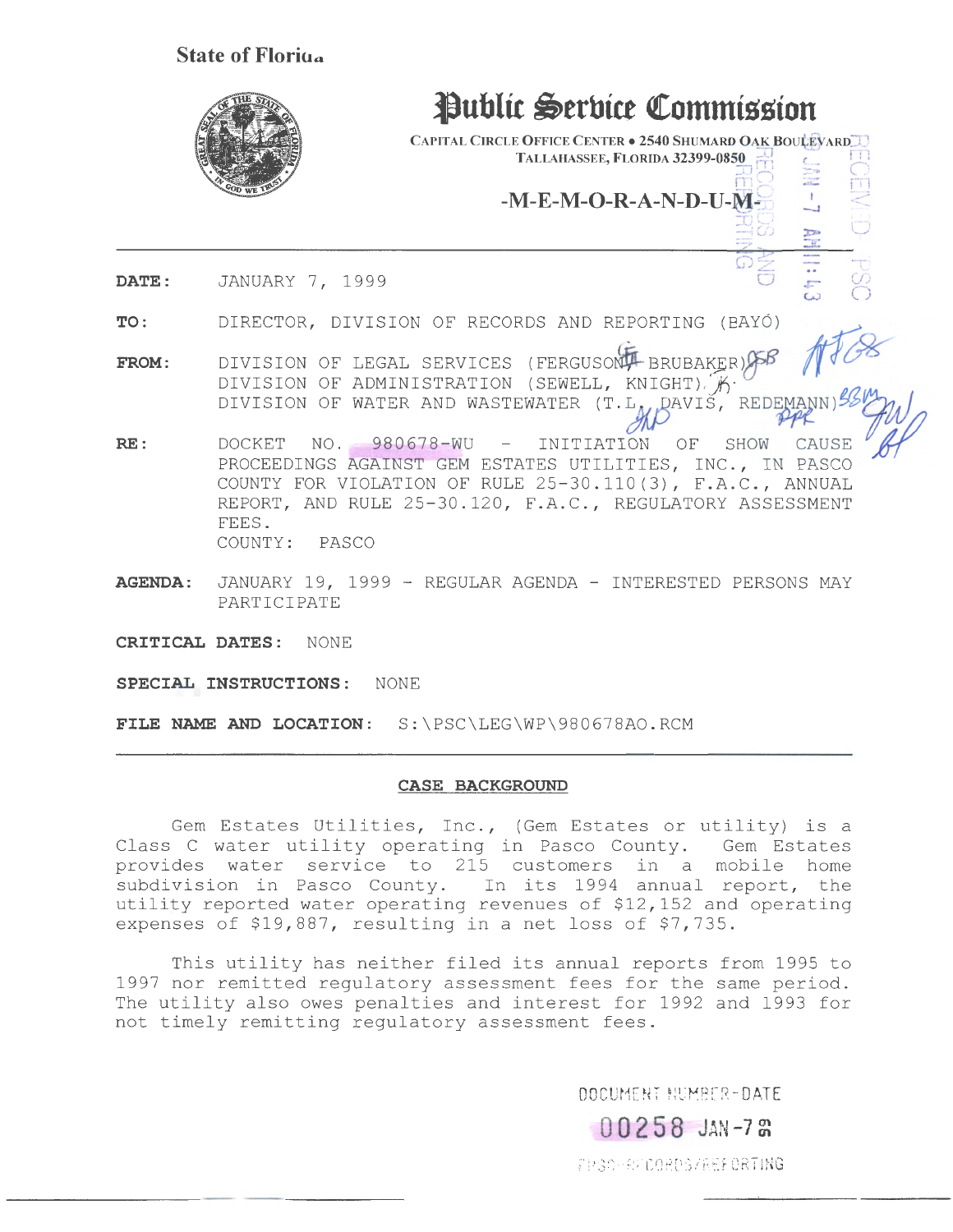By Order No. PSC-98-0905-SC-WU, on July 7, 1998, the Commission ordered that Gem Estates show cause, in writing, within 20 days of the order, why it should not remit a penalty in the amount of \$3,888 (\$2,331 for 777 days x \$3.00 per day for 1995; \$1,326 for 442 days x \$3.00 for 1996; \$ 231 for 77 days x \$3.00 for 1997) for violation of Rule 25-30.110, Florida Administrative Code, by failing to file its annual reports from 1995 to 1997 and \$399.28 (\$139.50 for 1995; \$142.97 for 1996; \$116.81 for 1997) and interest in the amount of \$271.10 (\$156.24 for 1995; \$91.50 for 1996; \$23.36 for 1997) for violation of Sections 350.113 and 367.145, Florida Statutes, and Rule 25-30.120, Florida Administrative Code, for failure to remit regulatory assessment fees. The utility was also ordered to show cause, in writing, within 20 days of the order, why it should not remit a statutory penalty and interest of \$12.38 for failure to timely remit 1992 and 1993 regulatory assessment fees. Further, Gem Estates was ordered to immediately remit \$1,713.96 (\$558 for 1995, \$571.89 for 1996; and \$584.07 for 1997) in regulatory assessment fees. Gem Estates failed to file a response to the show cause order; thus, the penalties were deemed assessed. The Commission determined that if Gem Estates failed to respond to reasonable collection efforts by Commission staff, the collection of penalties would be referred to the Department of Banking and Finance Office of the Comptroller (Comptroller's office) for further collection efforts.

Commission staff sent two collection letters on August 26, 1998 and September 9, 1998. Pursuant to the Commission's Order, staff began to prepare to transfer this matter to the Comptroller's office for further Collection efforts.

Recently, Commission staff prepared to visit the utility to investigate a complaint regarding a disruption in water service and general customer dissatisfaction. Commission staff then learned that the Florida Department of Environmental Protection (DEP) has been investigating complaints by customers of the utility for the past two years. According to DEP staff, Gem Estates' electric utilities have been disconnected on three occasions, with the most recent disconnection occurring during the week of December 21, 1998. The Gem Estates Homeowner's Association (Homeowner's Association) has paid the utility's electric bill on the last two occasions in order to continue to receive water service.

Ms. Jacqueline Cahill, president of Gem Estates, has consistently refused certified Commission correspondence (letters dated April 9, 1996, July 26, 1996, July 28, 1997, November 26, 1997, January 5, 1998, May 12, 1998, August 26 , 1998 and September 9, 1998). Commission staff attempted to send correspondence to Ms.

 $- 2 -$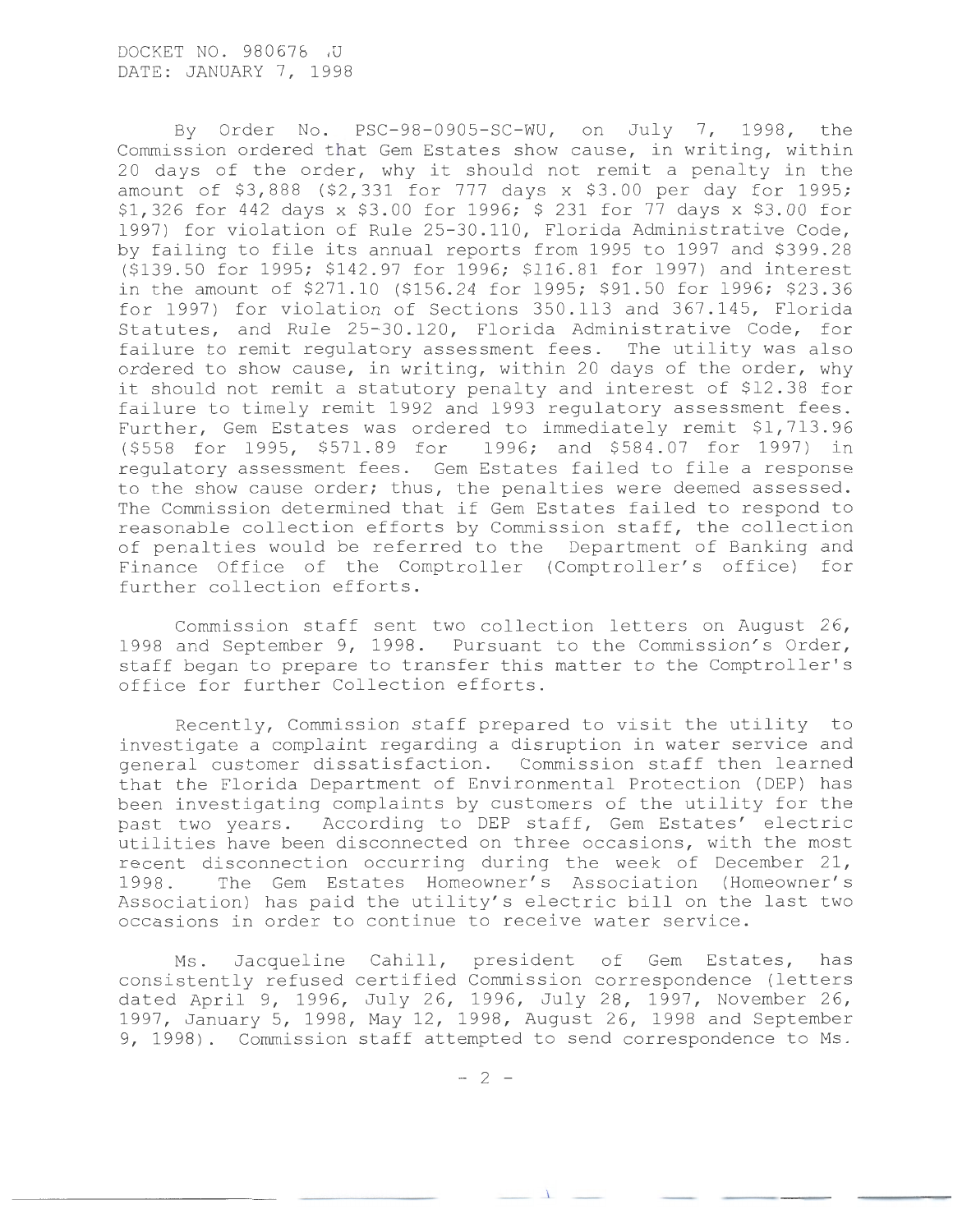DOCKET NO. 980678 .U DATE: JANUARY 7, 1998

Cahill by first class mail and never received a reply. According to DEP staff, Ms. Cahill never responded to Pasco County Department of Health correspondence. Ms. Cahill stopped communicating with the utility operator Suncoast, Inc., and has recently refused to pay the operator as well. Ms. Cahill has not responded to DEP's correspondence, and DEP's attempts to serve her with process for outstanding notices of violation (NOV). DEP was successful with service of process on the last NOV due to the recent disruption of service and filed a petition for an emergency injunction against Ms. Cahill's operation of the utility in circuit court on January 5, 1999. As a part of DEP's prayer for relief, DEP moved the court to find a constructive abandonment of the utility by Ms. Cahill and appoint the Homeowners Association as receiver or order a forced sale of the utility. Because the matter will be set for hearing soon after this Agenda Conference, this recommendation addresses whether the Commission should modify its previous order to secure its interest in the proceeds of a potential forced abandonment or sale of the utility.

#### **DISCUSSION OF ISSUES**

**ISSUE 1:** Should the Commission modify Order No. PSC-98-0905-SU-WU and order that outstanding regulatory assessment fees, penalties, and interest be a lien on the real and personal property of the utility and its directors?

RECOMMENDATION: Yes. Staff recommends that Order No. PSC-98-0905-SC-WU be modified and that pursuant to Section 367.161, Florida Statutes, the penalty for delinquent annual reports and regulatory assessment fees set forth in that Order be a lien on the real and personal property of the utility, enforceable by the Commission as a statutory lien under Chapter 85, Florida Statutes. Pursuant to Chapter 85, the proceeds of such lien should be deposited by the Commission in the General Revenue Fund Unallocated Account.

Further, Staff recommends that Order No. PSC-98-0905-SU-WU be modified so that delinquent regulatory assessment fees be recorded as a lien on the real and personal property of the utility and its directors, and should be enforceable as a lien upon being duly recorded with the Clerk of the County Court in Pasco County pursuant to Section 55.10, Florida Statutes. The Commission should provide notice to the utility and its directors of such lien pursuant to Section 55.10, Florida Statutes. The Commission should pursue collection efforts as appropriate pursuant to Section 69. 041 , Florida Statutes. The proceeds of such lien should be

- 3 -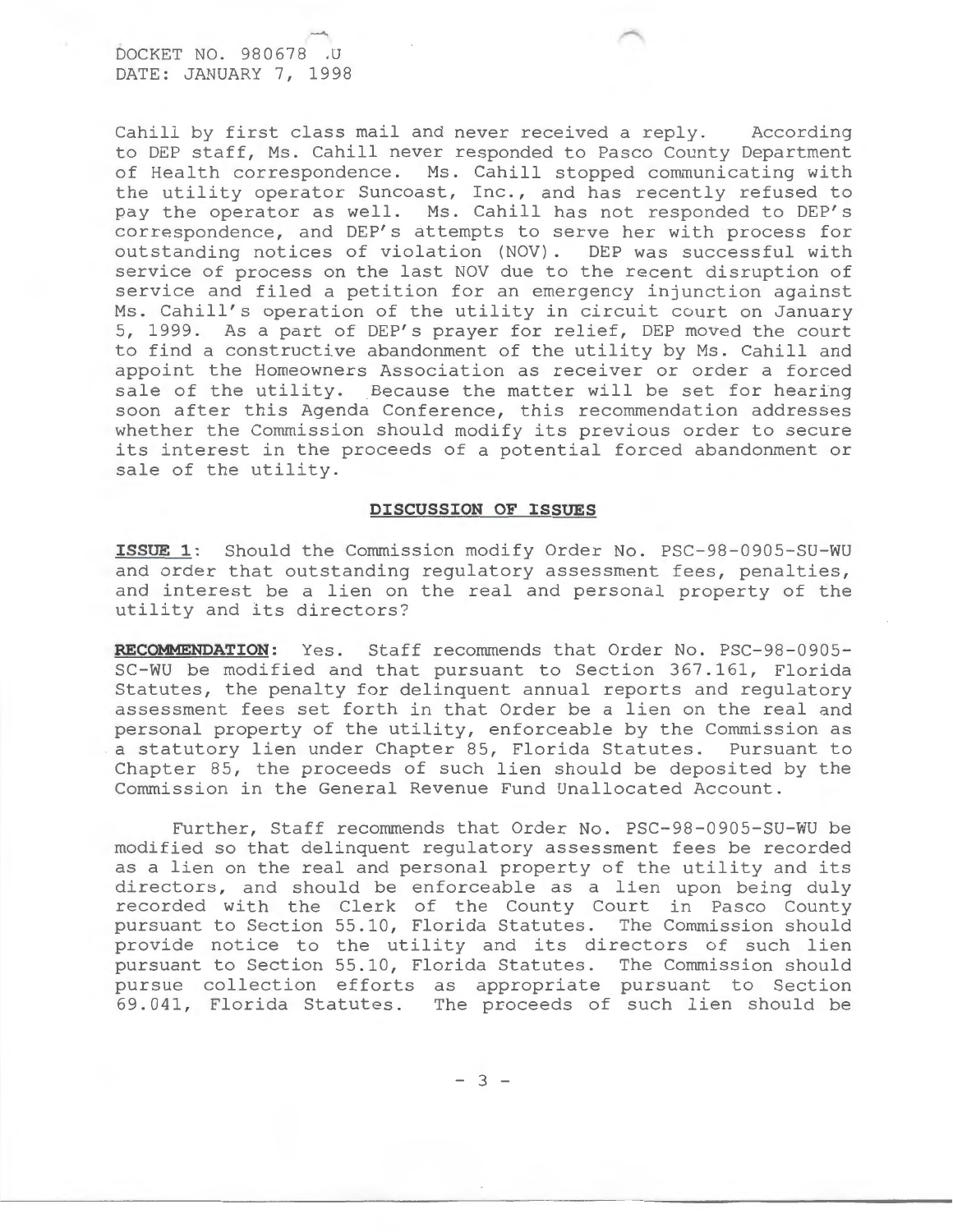### DOCKET NO. 980678 , U DATE: JANUARY 7, 1998

deposited in the Florida Public Service Regulatory Trust Fund, pursuant to Section 350.113, Florida Statutes. (FERGUSON)

**STAFF ANALYSIS:** As stated in the case background, Jacqueline Cahill, president of the utility, failed to respond to numerous attempts by the Commission staff to communicate with her regarding the delinquent annual reports for 1995 to 1997 including: \$3,888 (\$2,331 for 777 days x \$3.00 per day for 1995; \$1,326 for 442 days x \$3.00 for 1996; \$ 231 for 77 days x \$3.00 for 1997) in penalties; delinquent regulatory assessment fees of \$1,713.96 (\$558 for 1995, \$571.89 for 1996; and \$584.07 for 1997) for those same years; penalties of \$399.28 (\$139.50 for 1995; \$142.97 for 1996; \$116.81 for 1997) and interest in the amount of  $$271.10$  ( $$156.24$  for 1995; \$91.50 for 1996; \$23.36 for 1997) for failure to remit those regulatory assessment fees, as well as penalty and interest of \$12.38 for failure to timely remit 1992 and 1993 regulatory assessment fees. Because Ms. Cahill failed to respond to Order No. PSC-98-0905-SC-WU, the penalties were deemed assessed. By that same order, the Commission determined that if Ms. Cahill did not respond to reasonable collection efforts, then this matter would be forwarded to the Comptroller's Office for further collection efforts.

During this same time, DEP issued three NOVs for failing to maintain electricity to operate the utility. According to DEP staff, Ms. Cahill has all but abandoned the operations of the utility, with the utility operator managing the utility without being compensated and the Homeowners Association remitting the last two payments for the utility's electricity bills. DEP then issued its final NOV for the latest disruption of service and for failing to respond to previous NOVs and successfully served Ms. Cahill. DEP moved for an emergency injunction, officially blocking Ms. Cahill from operating the utility and moved that the Circuit Court of Pasco County find a constructive abandonment of the utility by Ms. Cahill and order a forced sale of the system. That hearing is pending.

Staff believes that no amount of communication from the Commission or other entities will force Ms. Cahill into compliance. Therefore, staff recommends that Order No. PSC-98-0905-SU-WU be modified and that pursuant to Section 367.161, Florida Statutes, the penalty for delinquent annual reports and regulatory assessment fees set forth in that Order: \$4,558.38 (\$2,331 for 777 days x \$3.00 per day for 1995; \$1,326 for 442 days x \$3.00 for 1996; \$231 for 77 days x \$3.00 for 1997; \$12.38 penalty and interest for 1992 and 1993; \$139.50 penalty for 1995; \$142.97 penalty for 1996; \$116.81 penalty for 1997 and interest in the amount of \$156.24 for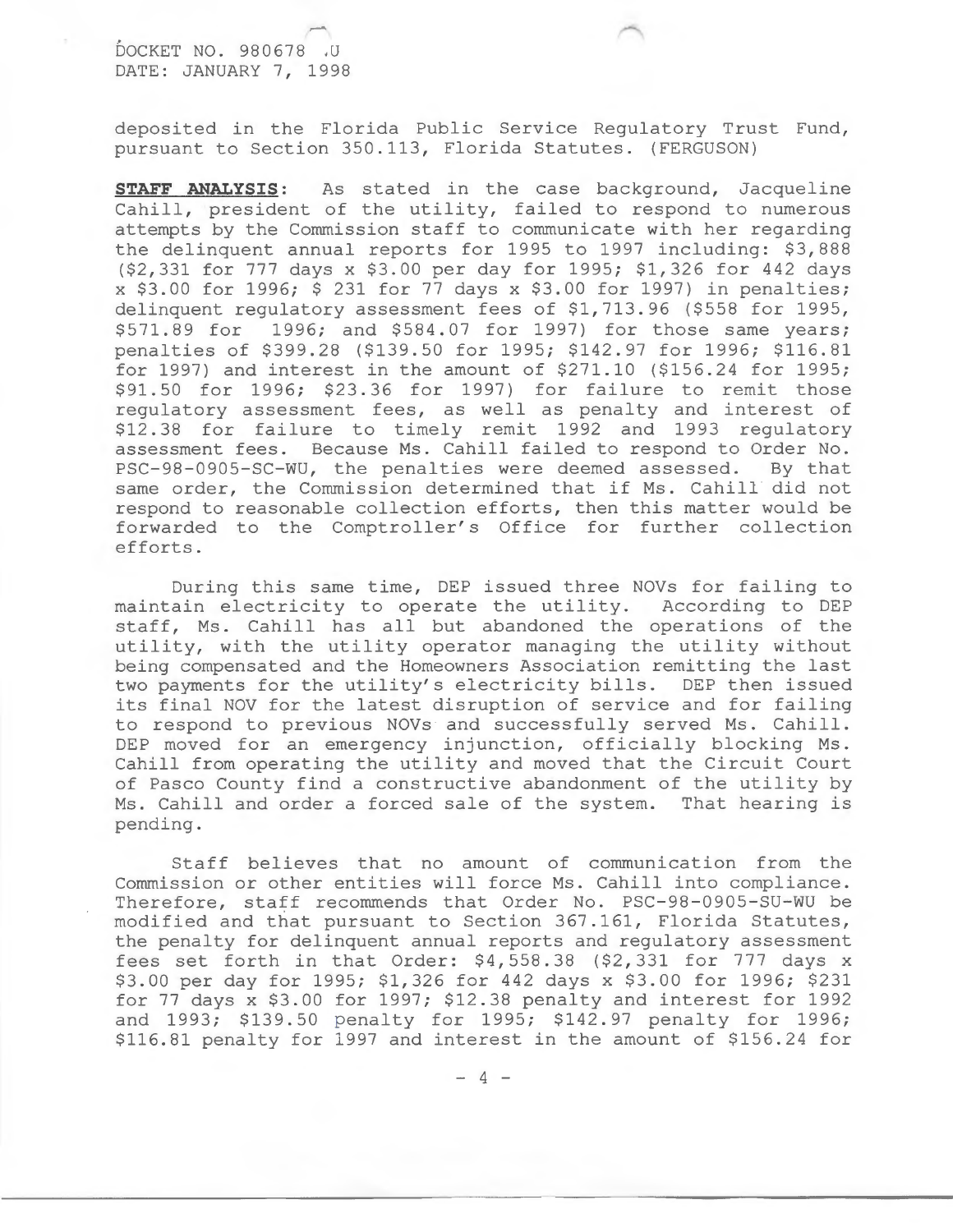DOCKET NO. 980678 .U DATE: JANUARY 7, 1998

1995; \$91.50 for 1996; \$23.36 for 1997), be a lien on the real and personal property of the utility, enforceable by the Commission as a statutory lien under Chapter 85, Florida Statutes. The proceeds of such lien shall be deposited by the Commission in the General Revenue Fund Unallocated Account.

Further, Staff recommends that Order No. PSC-98-0905-SU-WU be modified so that delinquent regulatory assessment fees in the amount of: \$1,713.96 (\$558 for 1995, \$571.89 for 1996; and \$584.07 for 1997) be recorded as a lien on the real and personal property of the utility and its directors, and should be enforceable as a lien upon being duly recorded with the Clerk of the County Court in Pasco County pursuant to Section 55.10, Florida Statutes. The Commission should provide notice to the utility and its directors of such lien pursuant to Section 55.10, Florida<br>Statutes. The Commission should pursue collection efforts as The Commission should pursue collection efforts as appropriate pursuant to Section 69.041, Florida Statutes. The proceeds of such lien should be deposited in the Florida Public Service Regulatory Trust Fund, pursuant to Section 350.113, Florida Statutes. The total amount of the liens would be  $$6,284.72$ .

This recommendation is consistent with Order No. PSC-98-1005-SC-WU, issued in Docket No. 980729-WU, Initiation of show cause proceedings against A. P. Utilities, Inc., for violation of Rule 25 -30.110, F.A.C. Annual Reports, and Rule 25-30.120,F.A.C., Regulatory Assessment Fees, on July 24, 1998.